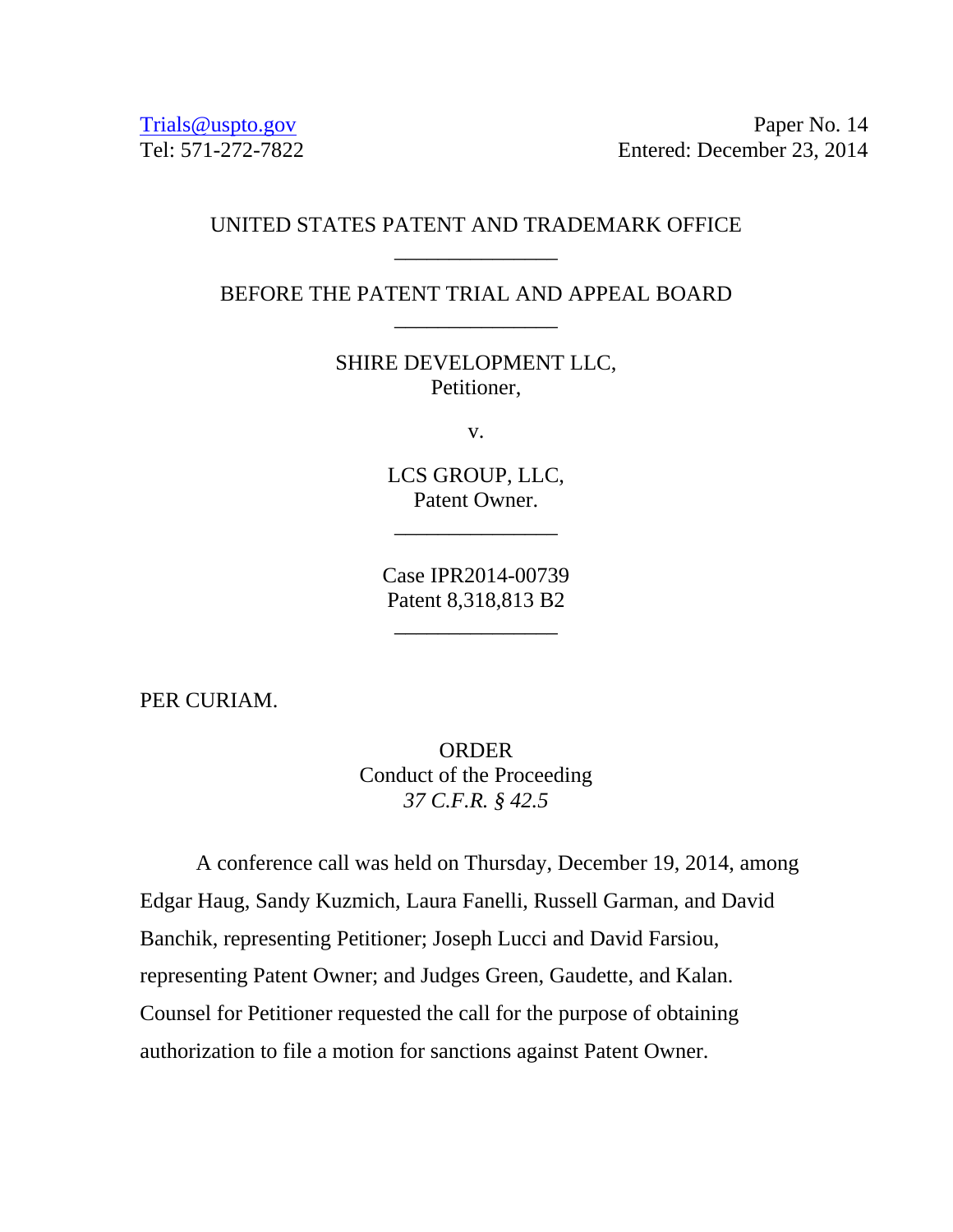## IPR2014-00739 Patent 8,318,813 B2

 In response to our order of December 9, 2014 (Paper 11), Patent Owner filed Paper 12, in which Patent Owner "submit[ted] the statement that was read during the initial conference call." Attached to Paper 12 was an e-mail from the inventor of the patent at issue, Dr. Louis Sanfilippo, to Petitioner. According to Petitioner, the e-mail was in violation of our order of December 9, 2014, which stated that "the inventor, Dr. Louis Sanfilippo, is prohibited from contacting Shire, Shire's employees, the expert retained by Shire for this proceeding (Dr. Timothy Brewerton), and counsel for Petitioner, except through counsel for Patent Owner or in the presence of counsel for Patent Owner." Paper 9. Petitioner stated that the e-mail, as well as the hyperlink contained within the e-mail, contained misrepresentations, and constituted harassment, as well as veiled threats against Petitioner. Petitioner requested authorization to file a motion for sanctions against Patent Owner. In particular, Petitioner stated that it was appropriate to enter adverse judgment against Patent Owner, especially in view of Dr. Sanfilippo's statement in the e-mail that "Patent Owner has determined that in order to best protect its interests it is foregoing any further involvement in the IPR process so that it can take the appropriate actions, including legal remedies, to resolve such representations made to the Board that have now caused Patent Owner harm, and so that it can pre-empt further harm from the undue burden of such representations."

 Counsel for Patent Owner responded that Dr. Sanfilippo is not a sophisticated client, and that he is trying to conserve limited resources and proceed efficiently. According to Counsel, Dr. Sanfilippo felt he was complying with our order, as the e-mail was written in the presence of counsel, Joseph Lucci. Counsel explained that after Petitioner's

2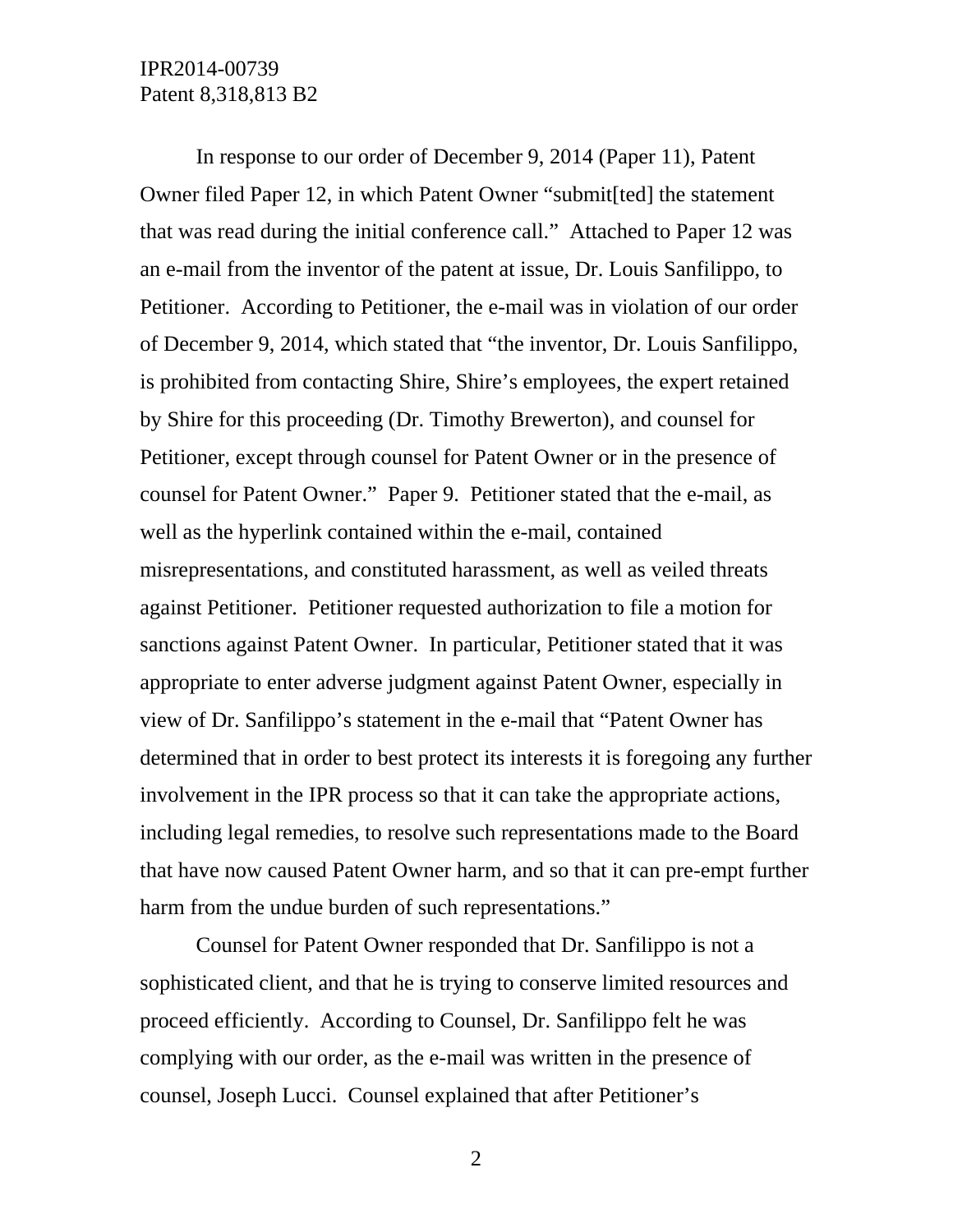interpretation of the order in Paper 12 was explained to Dr. Sanfilippo, Dr. Sanfilippo ceased any further communication with Petitioner and Petitioner's representatives. Counsel stated that it was not the intention of Patent Owner, or Dr. Sanfilippo, to abandon the contest.

 The Board may impose sanctions against a party for misconduct, including for failure to comply with an order, abuse of the process, or any other improper use of the proceeding, such as harassment. 37 C.F.R. § 42.12. Sanctions may include expunging or precluding a party from filing a paper, or judgment in the trial. *Id.* In this instance, we note that we precluded Dr. Sanfilippo from proceeding *pro se* in this proceeding, because a juristic entity, LCS Group, LLC, and not Dr. Sanfilippo, in his individual capacity, is the real party-in-interest. Paper 9.

Moreover, in Paper 11, we stated:

ORDERED that if Patent Owner is planning on forgoing any further participation in this proceeding, it should file and is hereby authorized to file a paper to that effect;

FURTHER ORDERED that if Patent Owner does file a paper stating that it will not be participating in this proceeding, that paper will be viewed as a request for adverse judgment, and judgment will be entered against Patent Owner;

Patent Owner's Paper 12 did not conform to the filing authorized in Paper 11, because the paper directed to the Board did not state clearly that Patent Owner was forgoing any further participation in the instant proceeding.

Thus, we decline to read Dr. Sanfilippo's statement in his e-mail to Shire, attached to Paper 12, as a statement to the Board requesting adverse judgment against Patent Owner in this proceeding. We do agree with Petitioner, however, that the e-mail was not in compliance with our order of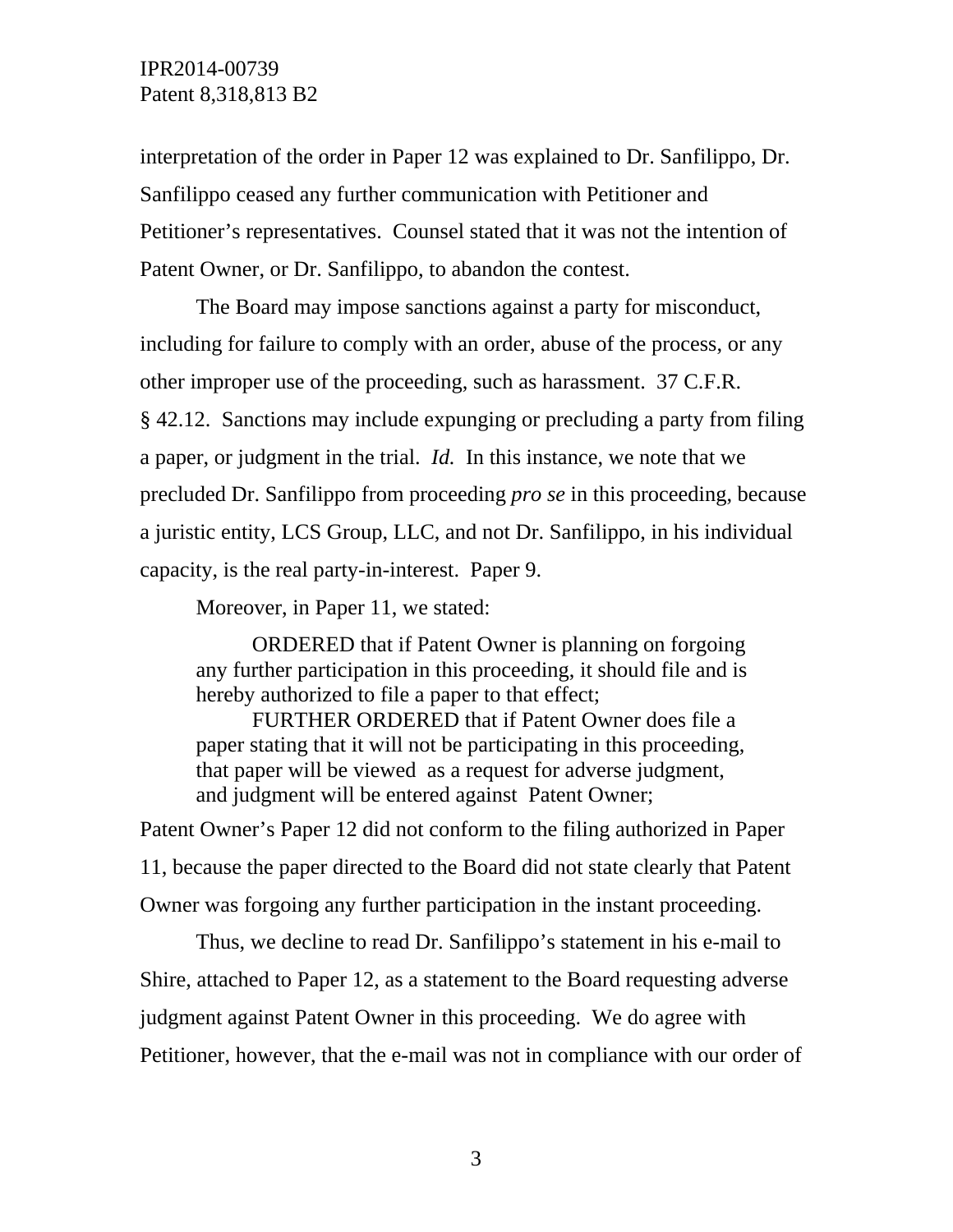December 9, 2014, and also agree with Petitioner's characterization of that e-mail. We, therefore, expunge Paper 12.

 We further clarify our order of December 9, 2014. In particular, Dr. Sanfilippo is prohibited from contacting Petitioner, Petitioner's employees, Petitioner's expert, Petitioner's counsel, or anyone associated with Petitioner, in relation to this proceeding. Further, any communication from Patent Owner to Petitioner or Petitioner's representatives regarding this proceeding must be signed by Patent Owner's counsel of record. Moreover, Dr. Sanfilippo cannot sign any paper to be filed with the Board in this proceeding, but all papers must be signed by Patent Owner's counsel of record. We remind counsel that they are subject to the USPTO Rules of Professional Conduct set forth in 37 C.F.R. §§ 11.101 *et. seq*. and disciplinary jurisdiction under 37 C.F.R. § 11.19(a).

 We also authorize Petitioner to file a seven (7) page motion for sanctions, to be filed no later than December 29, 2014. Patent Owner is authorized to file a seven (7) page opposition, to be filed no later than January 7, 2015. Petitioner is not authorized to file a reply to the opposition at this time. In its motion, Petitioner should specifically state what sanction(s) it is seeking, taking into account 37 C.F.R. § 42.12, as well the discussion during the conference call.

## Accordingly, it is

ORDERED that Paper 12 is expunged;

FURTHER ORDERED that the inventor, Dr. Louis Sanfilippo, cannot contact Petitioner, Petitioner's employees, Petitioner's expert, Petitioner's counsel, or anyone associated with Petitioner, regarding this proceeding;

4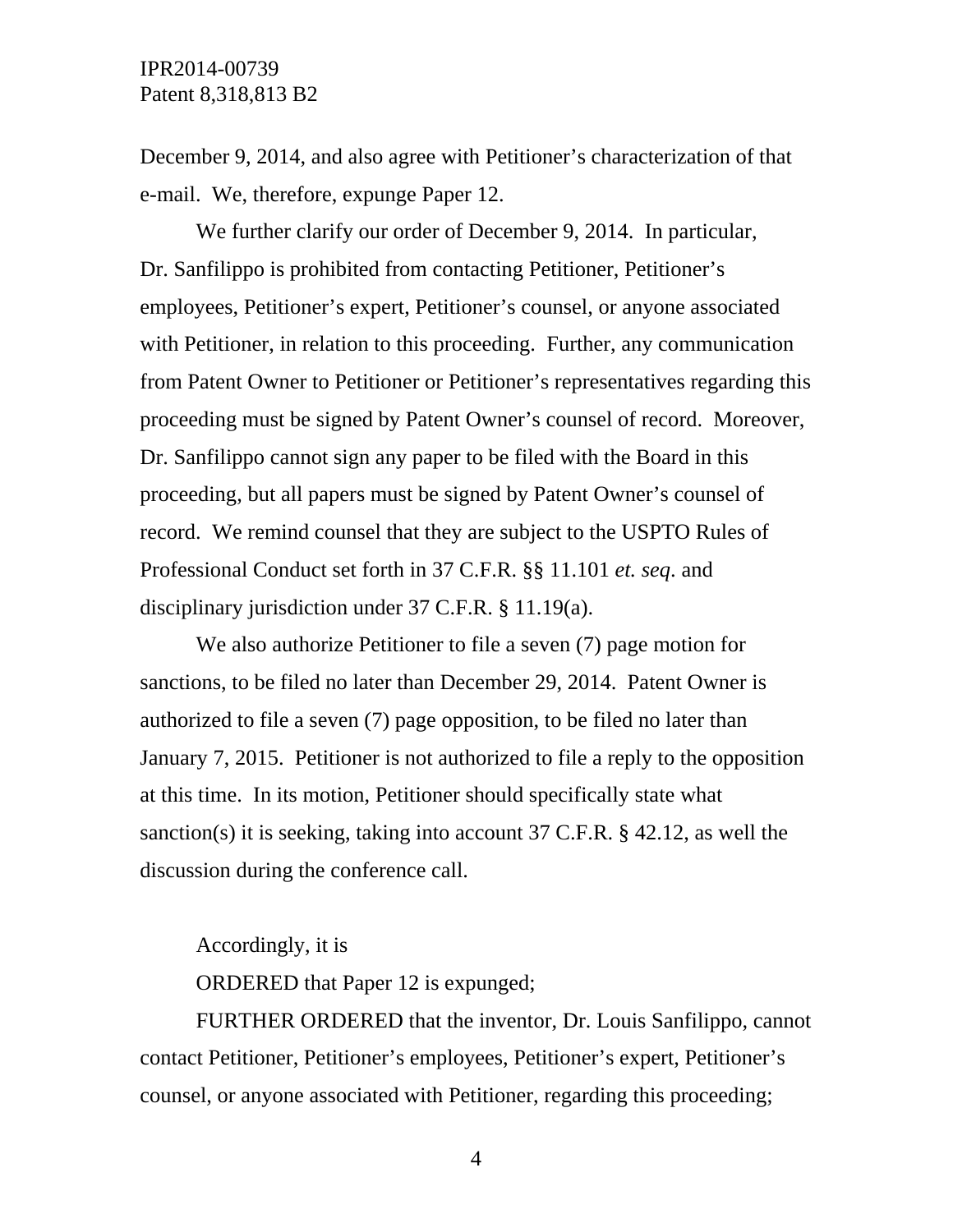IPR2014-00739 Patent 8,318,813 B2

FURTHER ORDERED that any communication from Patent Owner to Petitioner or Petitioner's representatives regarding this proceeding must be signed by Patent Owner's counsel of record;

FURTHER ORDERED that Dr. Sanfilippo cannot sign any paper to be filed with the Board in this proceeding, but all papers must be signed by Patent Owner's counsel of record;

FURTHER ORDERED that Petitioner is authorized to file a seven page motion for sanctions against Patent Owner, which motion is due on December 29, 2014;

FURTHER ORDERED that Patent Owner is authorized to file a seven page opposition, which opposition is due on January 7, 2015; and

FURTHER ORDERED that Petitioner is not authorized to file a reply to the opposition at this time.